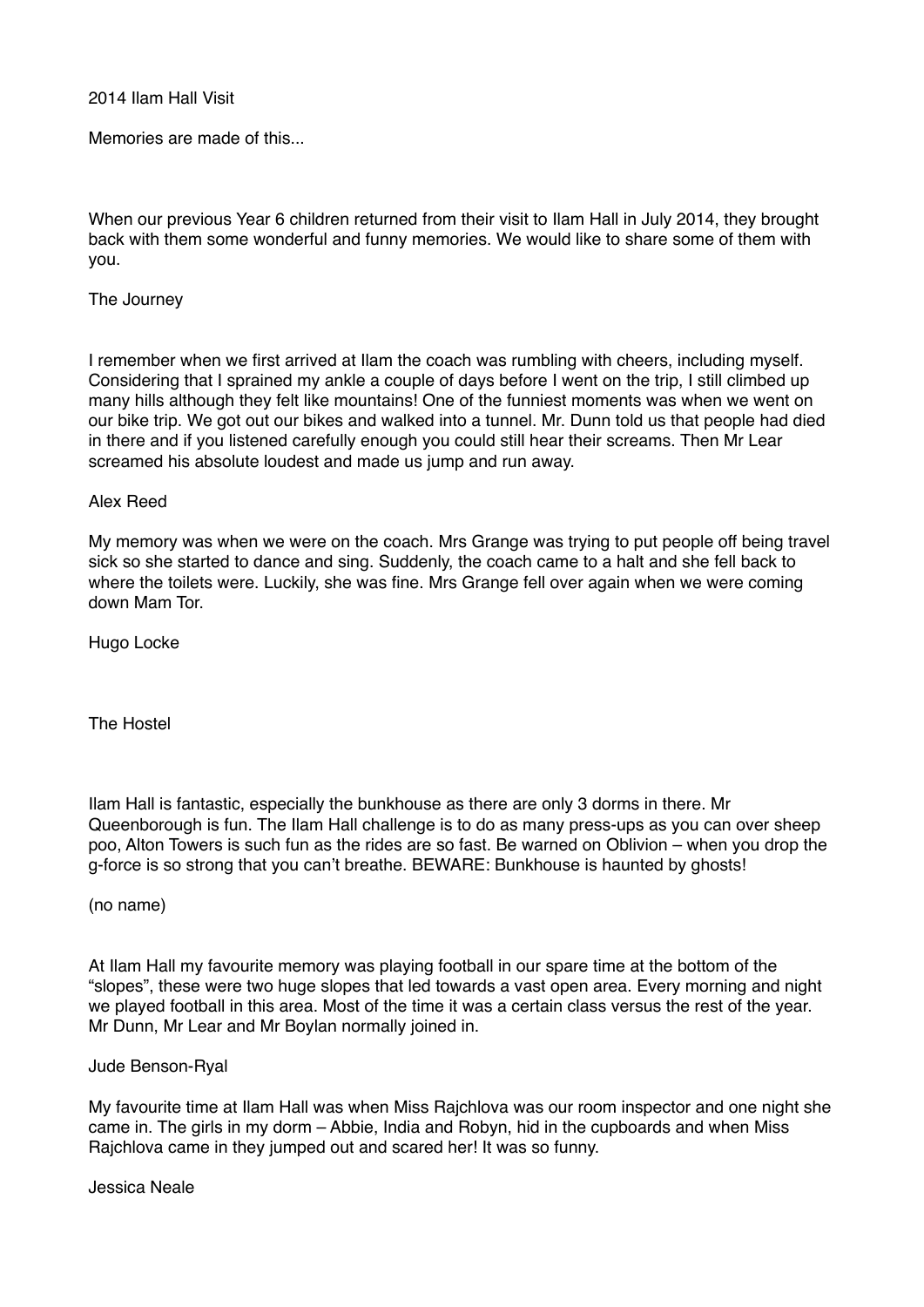This is a bit irrelevant to a lot of people but when I entered the room, I noticed the fact that the rooms were a lot better than the tents in Stubbers. You even get a toilet and shower in your room. The meals were of a highish standard and the packed lunches that were provided contained: a sandwich, a biscuit, a small slice of cake and a package of crisps.

Elliott Hare

Mam Tor & Thorpe Cloud

My memories of Ilam Hall will always stay in my mind. I really liked climbing Mam Tor and as soon as my group got to the top it started raining. This was bad for my friend Luke who did not have a waterproof so he got soaked. This taught me to always be prepared.

# Jack Lambert

My most memorable and exciting thing I did at Ilam Hall was going up Thorpe Cloud as when you get to the top there are amazing views and you can see the amazing landscape. It was a sight I'll never forget.

Remembering Ilam Hall is not difficult, the first day (the day we travelled on the coach) in the afternoon we climbed Thorpe Cloud. It was steep, not as steep as a cliff face but steep enough that you had to use your hands. It took me 5 breaks and 1,000,001 short breaths to conquer the small mountain. We also climbed Mam Tor but it bucketed down with rain once we got to the top. Alton Towers was also amazing!

### Ellie McGarry

My memory to share from Ilam Hall is on the way down Mam Tor – we had reached flat ground on the mountain and Mr Queenborough decided to do 20 push-ups over sheep poo! Everyone soon joined in, especially the boys.

#### Darcy Goodbody

My memory of Ilam was the endless, enjoyable, hiking as we got to witness the stunning views and countryside.

#### Zac Linehan

My best memory of Ilam Hall was on the top of a mountain. It started raining and it was scary but it made everything better and more likely to remember. We also got to walk round in a stream. IT WAS EPIC!

#### Emily Clements

Ilam Hall was really fun. I remember walking up the mountains and seeing the wonderful views when we were at the top.

Gina Williams

Chatsworth House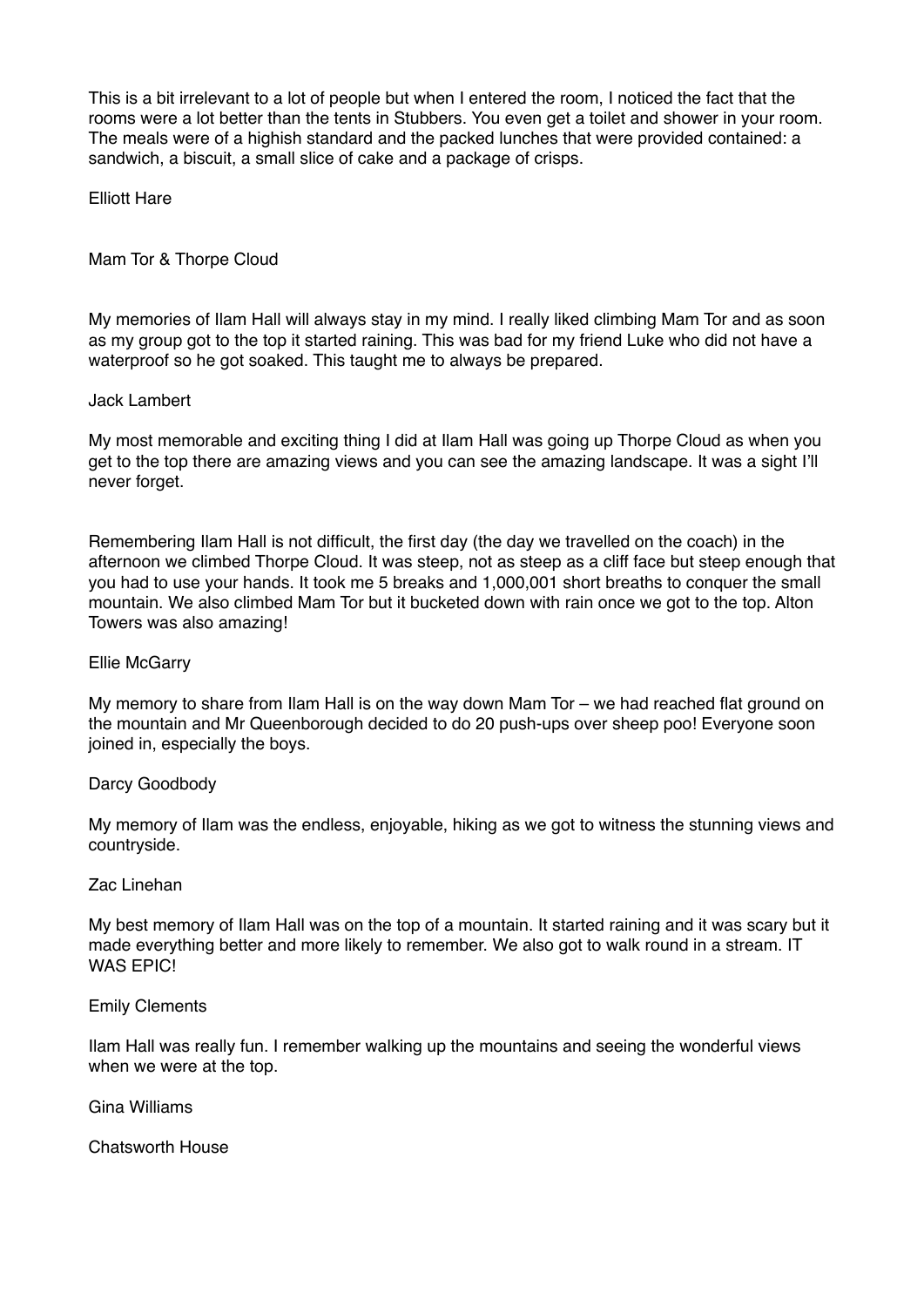My favourite memory from our residential to Ilam Hall was when we went to Chatsworth House. There is a massive cascade outside where you get drenched. We were allowed to walk up it as many times as we wanted, but the first time I was walking up, Mr Felton splashed me. It was a great day especially when we got lost in the maze.

Ella Lewis

Ilam Hall was definitely one of my greatest experiences of West Leigh. I took some everlasting memories from this, here is my favourite. It was the day that we went to Chatsworth House, it was raining and we were going to the cascades. We started walking up the steps soaked to the skin everybody slipped and slid and even some of us lay down in the water. After this we had to conquer a maze! This day was great and unforgettable!

Joseph Mather

Alton Towers

One of my most memorable memories of Ilam Hall was when we went to Alton Towers. At Alton Towers all the teachers seemed a lot more relaxed. If you dislike or enjoy rides then you will still have loads of fun. For example, there are water cannons on pirate ships where your aim is to soak the other boats. Our boat soaked Mr Dunn!

Sam Miller

My favourite memory of Ilam Hall is when we went to Alton Towers and got to go on The Smiler. My friend Emily and I screamed the whole way through the ride. We also went on Nemesis where I got stuck in the seat. I didn't know how to get out of the seat so I had to get someone to help me and as I got the seat belt off, the shoulder pad thing locked. I couldn't get out of the seat and I was really worried. Eventually Emily said to one of the staff that I was stuck. We were laughing so much afterwards.

Lucy Atkinson

Tissington Trail

I remember when we went on the Tissington Trail. We were cycling and I was put in the faster group. On the way back we went really fast and I was having a great time – but my friend Jack's bike had broken. We looked back to check if everyone was there and due to the fact that Jack's chain had fallen off we couldn't see him. About one minute later, we saw him slowly trailing along with his bike and broken chain. We all started laughing our heads off!

Luke Basham

A memory was when we went cycling and the teachers told us a scary story in the tunnel, everybody screamed!

Alex Marshak

The Return of the Ilam Ghost!

My favourite moment in Ilam Hall was when we were in our dormitories. We heard a scary noise and we were all so scared we locked our dormitories and stayed there until morning.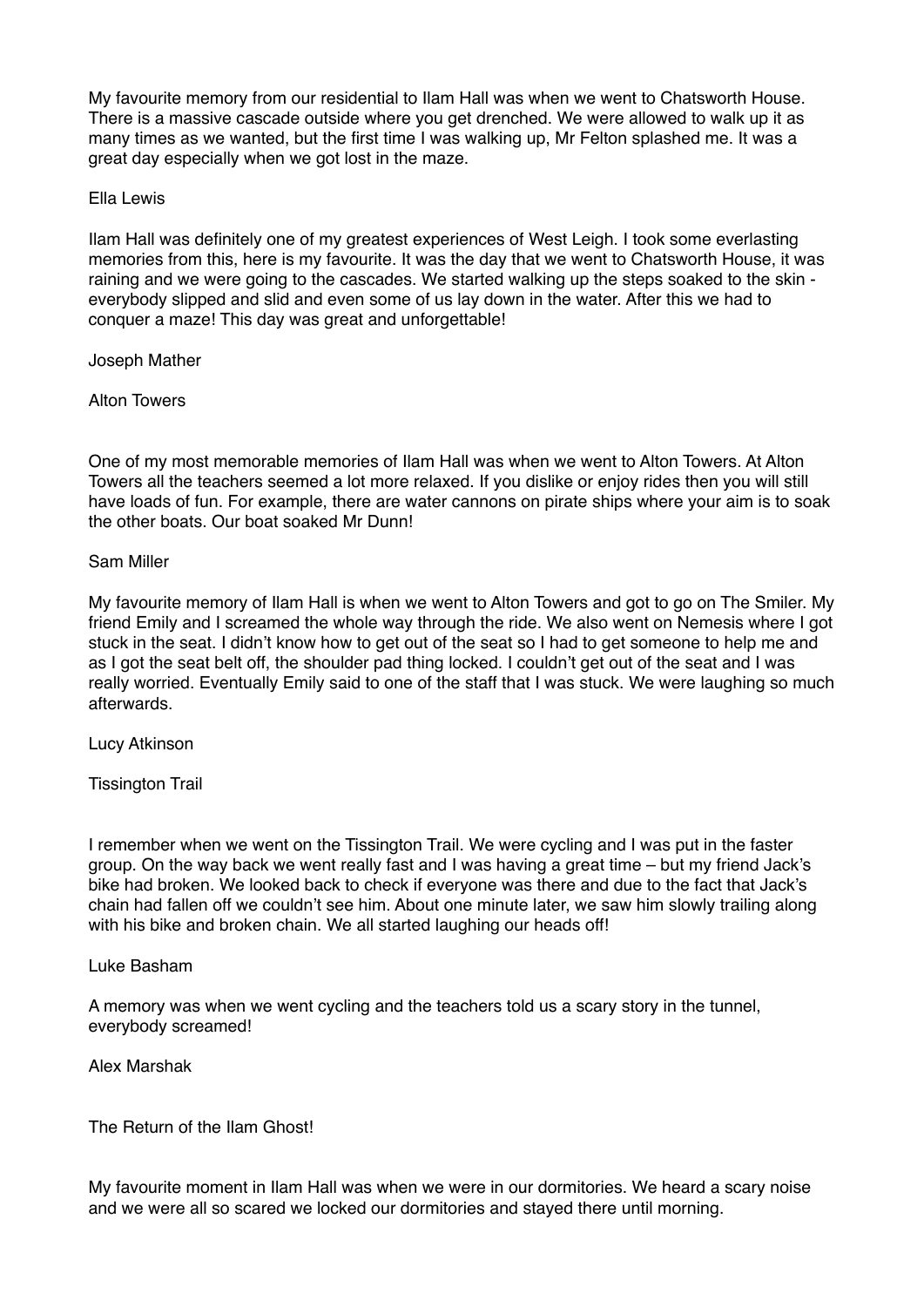### Ali Osman

My favourite thing at Ilam Hall was that about midnight we were all playing cards in the dormitory, when we heard a loud noise like a Jurassic Park dinosaur crossed with a cow gone wrong.

#### Lewis Brown

My favourite part of Ilam Hall was the ghost cow noise in the middle of the night. We were awake and we were all laughing. Some people were scared. It was very funny. (We were playing cards when we heard it).

#### Thomas Mazzag

The Caverns

One of my favourite memories of Ilam Hall was when we went to Peak Cavern and went deep underground – it was amazing! We saw huge stalactites and stalagmites that had taken millions of years to grow.

# Esme Russell

I thought that Ilam Hall was the most fun I have ever had with the school because I remember going caving and seeing all sorts of sculptures and tasted some of the ice cold water which was dripping down – it was freezing. I also enjoyed climbing up Mam Tor, it takes a little while but it was worth it because you get to look at what you had climbed.

Abigail Tillbrook

2013 Memories

#### The Journey

I remember on the coach on the way to Ilam when the coach driver said that it wasn't far to go. About 5 minutes later, my best friend Rosie said "Yay! I can see Ilam! We're almost there! I can't wait!" Then we all exclaimed to Rosie "That's not Ilam, it's a church!" We all laughed.

Claudia, Olivia, James, Eddie and I were on the coach and weren't allowed to eat. But naughty James opened the Pringles so we were eating them! Then Mr Burt smelt them and asked who's they were. James said it was his perfume. We were all laughing.

Kiera Hubbard &Claudia Ball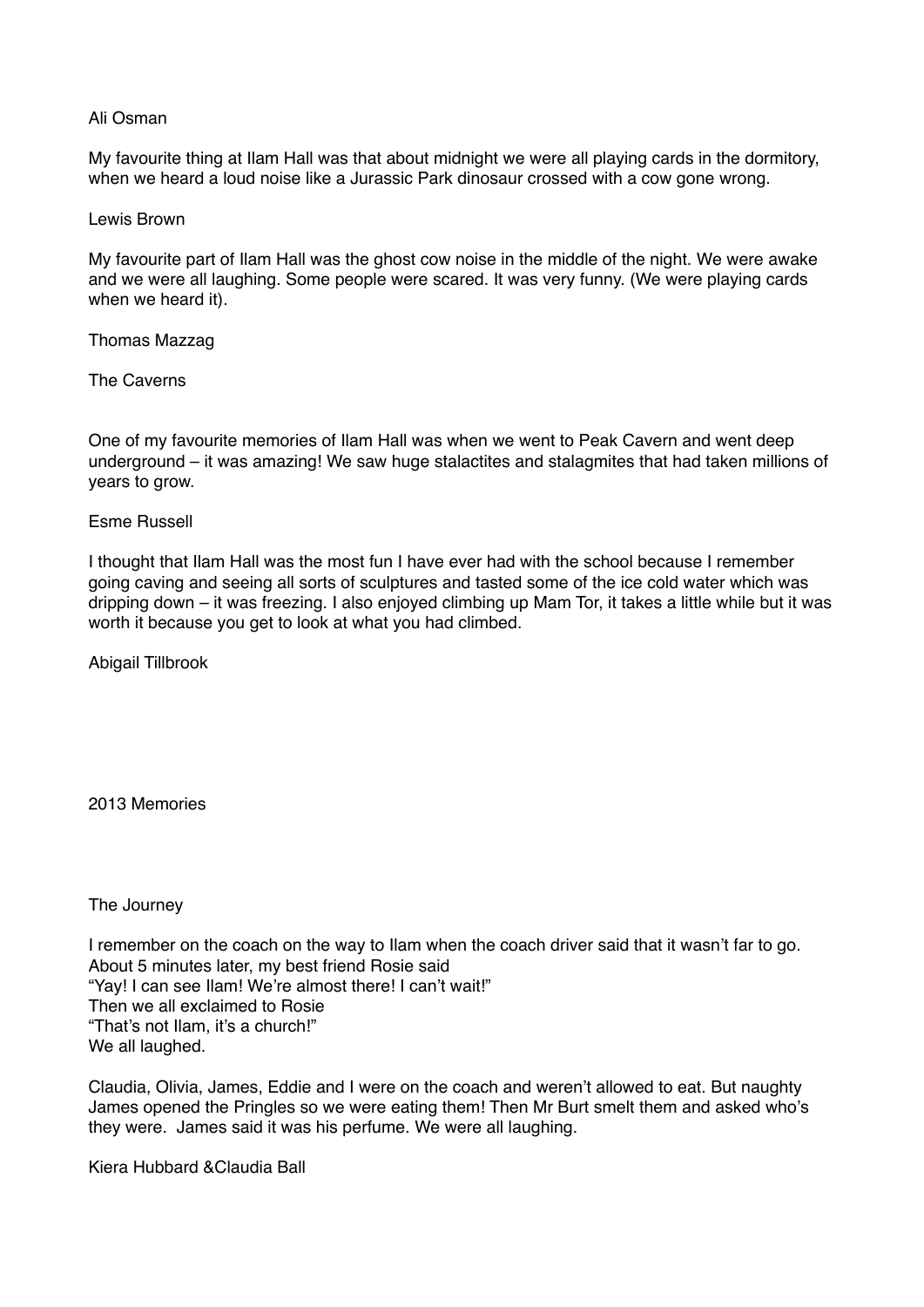Arriving! Seeing the beautiful sights was amazing. Seeing the sights from the top of the mountains and of course, the sheep.

# The Hostel

My favourite memory from Ilam was at Alton Towers when we all went on the Flume as we were all soaked and dripping with water by the time we got off! I loved all of Ilam as it was a once in a lifetime experience.

#### Kiera Burl

I remember when we first arrived at Ilam Hall and seeing our dormitory. It was a very exciting and special moment. We were jumping with joy when we found out we had an en suite bathroom. Overall, I had an awesome time and hopefully be able to go again someday.

# Riya Patel

At Ilam I had great fun with everything but what stood out the most was Alton Towers. I had great fun in my group going on rides and now I want to go again.

Harry Smith

My special memory of Ilam Hall was Alton Towers. It was great fun and exciting. The rides and fried chicken were great! It was really nice to also have a good day out with friends.

Lizzie Irwin

When we visited Alton Towers on Thursday, we all separated off into our groups and then started our journey on the rides. I remember when we went on "Air" as our first ride. Everyone was petrified when we were queuing up in the line, but as soon as we started the ride we were all screaming so loudly. It was hilarious when we all saw our photographs, my hair was covering my face so I couldn't see my facial expressions at all!

#### Megan Fallows

My favourite memory is when we went on Hex at Alton Towers. We were so scared waiting and I was almost crying. When we had to go on the seats for the ride and it started we were all closing our eyes and holding our ears shut. After the ride we wanted to go on again!

I remember when Mrs Turner came into the room to video Ilam Hall for Year 5. She was about to go in our toilet to show Year 5 what it was like when someone said not to go in because it smelt horrible! It was him that made it smell!

Oscar Williams

Ilam Hall was really fun. Even though you may think that teachers are weird, strict and boring you are wrong. On Wednesday afternoon, me and Mr Dunn were playing ping pong. With Sharapova playing at Wimbledon, we decided to do it Sharapova style! LOL!

#### Euan Rourke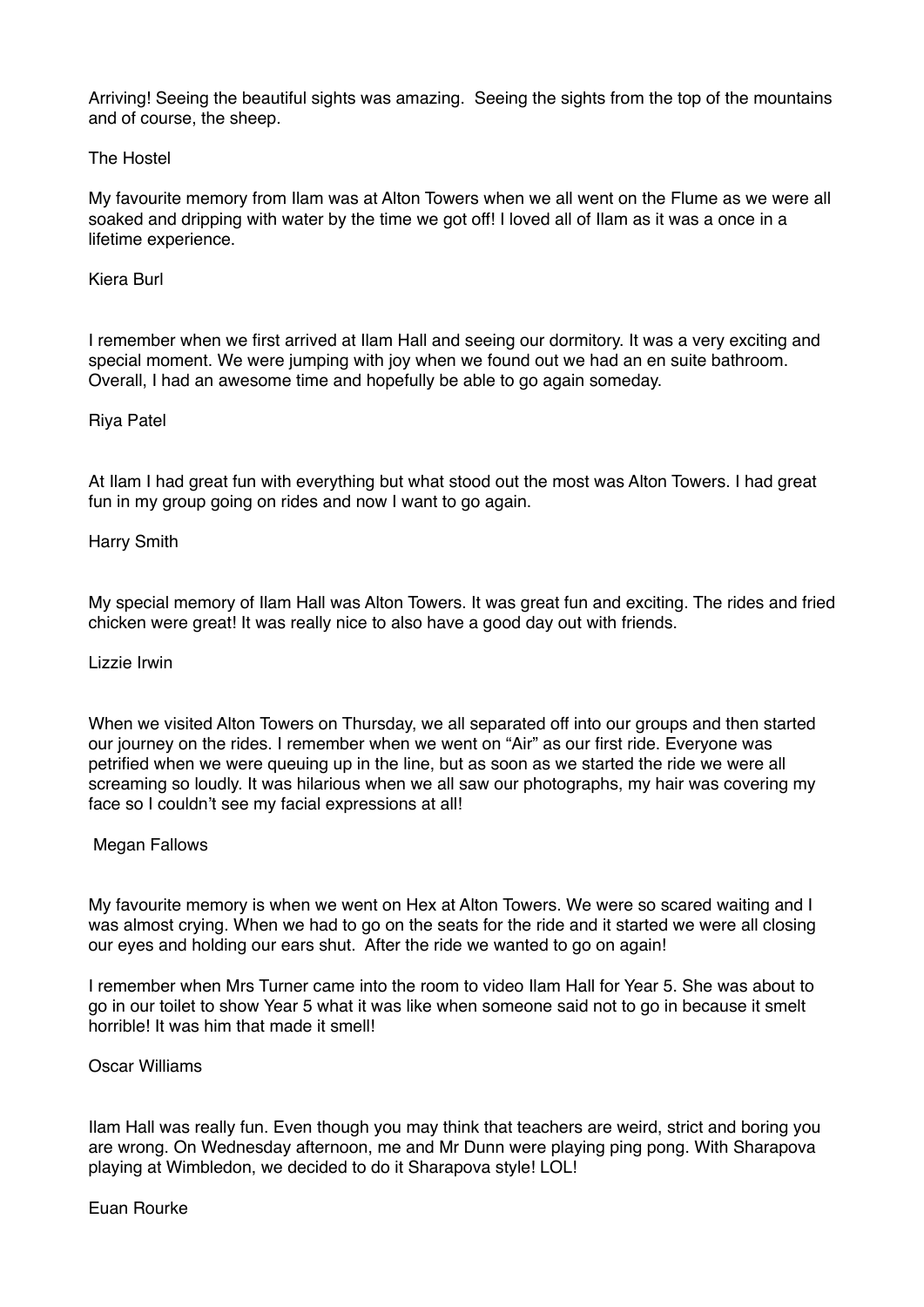In the dormitories on the first day when we were unpacking, under each bed there was a wooden box and you put all your clothes in there. Eddie was unpacking when suddenly the lid of the box fell on him and half of his body was inside the box. His legs were hanging out of it!

Ethan Hartman

Is it a cow? Is it a sheep? What was that noise?

One night my entire dormitory and I were up when suddenly, a weird cow noise started happening. Everyone ran out into the corridor and started going frantic. On the last night we tried to stay up all night but everyone except for me went to sleep.

George Govorusa

When I was at Ilam Hall at night the whole of the bunkhouse was scared because we all heard a strange cow noise that was a mix between cows and sheep.

Lucas Easter

At Ilam we stayed in the bunkhouse, a separate building. Every night a really scary noise happened. It was like an old car moving and it was really scary. Mr Queenborough and Mrs Grange never heard it.

Tom Orton

At Ilam I slept in a bunkhouse which is a separate building. Every night there was a noise which everyone heard.

The first night we heard a loud cow which made a few people jump. The second night sounded like a bear that was really loud. On the last night it made a few people scream as it sounded like a werewolf but it was miles away. The second time there was a growling right outside all of our dorms and it was so scary.

Billy Simmons

Over the Hills...

At Ilam my favourite memory was getting to the top of Thorpe Cloud. It was an amazing experience. I felt like I was on top of the world.

Esme Clifton

I remember when we hiked up Mam Tor. When we got to the top everyone in the group shouted "We are invincible!"

Maddie Thomas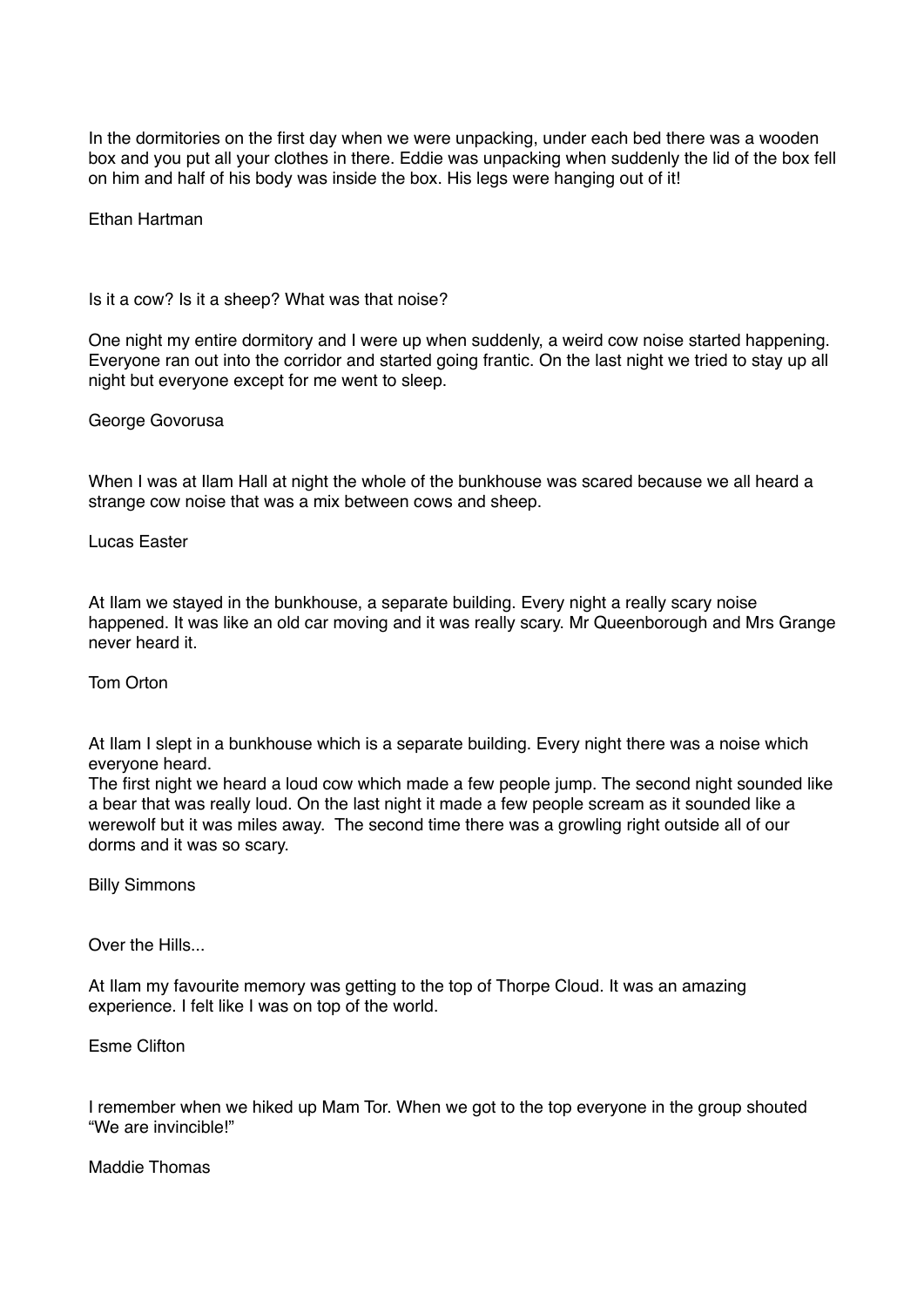At Ilam Hall a nice, happy memory that I have is on all of the walks because it was so amazing looking down at the landscape from the top of Mam Tor and Bunster Hill. The hikes were tiring but fun which was nice and it felt so good when we got to the top. At the top of Mam Tor we all had to be really careful to stay near the stone in the middle or we could have blown off the top!

Katie Ford

My funniest memory was when we were climbing up Mam Tor and Tilly said "Don't worry I'll save you!"

Then suddenly she slipped over!

Ella Taylor

On the first day of Ilam we climbed Thorpe Cloud. As we were walking to the mountain we had to go through a field full of bulls. Unfortunately, Ms O'Donnell had a red Arsenal bag! So as we climbed over the gate a stampede of bulls cut through the line. Luckily, we got to the other gate.

Rory Kemp

# Smile - It's Alton Towers

My favourite memory from Ilam was at Alton Towers when we all went on the Flume as we were all soaked and dripping with water by the time we got off! I loved all of Ilam as it was a once in a lifetime experience.

Kiera Burl

At Ilam I had great fun with everything but what stood out the most was Alton Towers. I had great fun in my group going on rides and now I want to go again.

Harry Smith

My special memory of Ilam Hall was Alton Towers. It was great fun and exciting. The rides and fried chicken were great! It was really nice to also have a good day out with friends.

Lizzie Irwin

When we visited Alton Towers on Thursday, we all separated off into our groups and then started our journey on the rides. I remember when we went on "Air" as our first ride. Everyone was petrified when we were queuing up in the line, but as soon as we started the ride we were all screaming so loudly. It was hilarious when we all saw our photographs, my hair was covering my face so I couldn't see my facial expressions at all!

# Megan Fallows

My favourite memory is when we went on Hex at Alton Towers. We were so scared waiting and I was almost crying. When we had to go on the seats for the ride and it started we were all closing our eyes and holding our ears shut. After the ride we wanted to go on again!